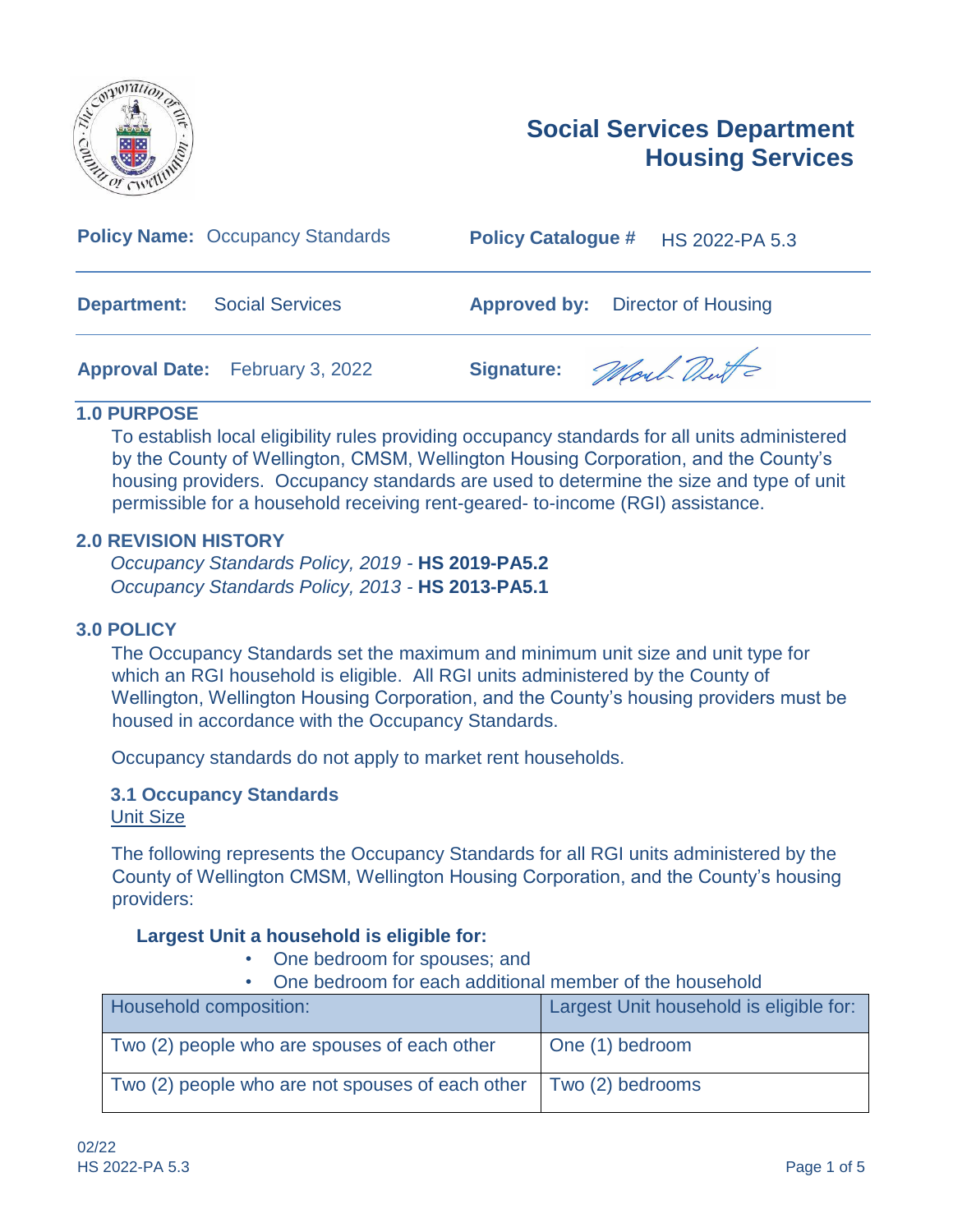| Four (4) people that make up two separate<br>spousal relationships                       | Two (2) bedrooms                                                       |
|------------------------------------------------------------------------------------------|------------------------------------------------------------------------|
| Two (2) people who are spouses of each other and Two (2) bedrooms<br>one dependent child |                                                                        |
| Any of the above plus one or more additional<br>household member(s)                      | The number above plus one $(+1)$<br>bedroom for each additional member |

## **Additional Bedrooms:**

The household shall be permitted a larger unit than would otherwise be permitted if a larger unit is reasonably necessary due to a disability or medical condition of a member of the household.

> NOTE: The following medical condition will **not** normally be considered for an additional bedroom:

- Snoring and sleep apnea
- Frequent night time waking or insomnia
- Temporary medical condition

The household shall be permitted a larger unit than would otherwise be permitted if a larger unit is reasonably necessary for the storage of equipment that a member of the household needs because of a permanent disability or medical condition.

NOTE: The following equipment will **not** normally qualify a household for an additional bedroom:

- Continuous positive airway pressure (CPAP) machines
- Air-filtration systems
- Vaporizers or humidifiers
- Walkers, wheelchairs, or scooters
- Massage tables, or
- Exercise equipment

For the purposes of these Occupancy Standards, a child of a member of a household shall be treated as a member of the household, if the child,

- i. is in attendance at a recognized educational institution and, while in attendance, does not live with the household,
- ii. lives with the household while not attending that educational institution,
- iii. and is dependent, in whole or in part, on the household for financial support. O. Reg. 367/11, s. 42 (1).

Additionally, a household may be permitted to have a larger unit than would otherwise be permissible:

- If a member of the household is pregnant.
- If a member of the household has joint custody over a child, whereby the member of household has the child for a minimum 50% of the time, the member is required to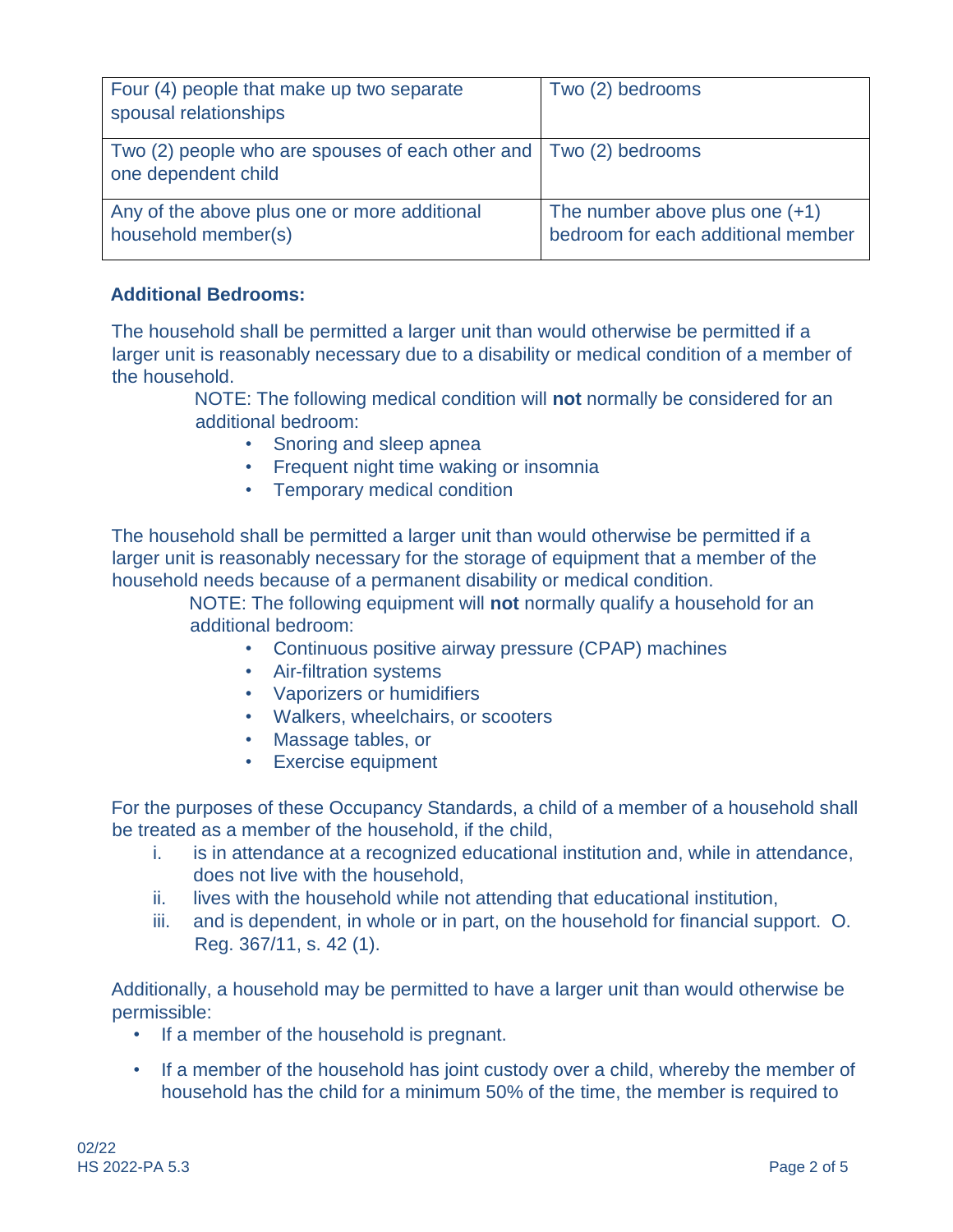provide accommodation for the child and an extra bedroom is required to accommodate the child. Documentation is required confirming custody arrangement.

- If a member of the household has visiting rights to a child, the child will stay overnight consistently, and an extra bedroom is required for visitation purposes. Occasional overnight visits, such as 1 or 2 nights a month are not considered consistent visitations however; every other weekend would count as consistent visitation.
- Children in long term foster care with the household may be included as part of the household in determining occupancy standard. The County of Wellington may request a plan of care indicated by Family and Children's Services when considering unit size required. A child in temporary short term foster care with the household is not included as part of household.

## **Smallest Unit a household is eligible for:**

- Bachelor for people who are spouse of one another;
- One Bedroom for every two members of the household; and
- An additional bedroom if there are an odd number of members in the household.

| Household composition:                       | Smallest Unit household is eligible for:                                                                                   |
|----------------------------------------------|----------------------------------------------------------------------------------------------------------------------------|
| Two (2) people who are spouses of each other | A bachelor unit                                                                                                            |
| Two (2) members                              | One (1) bedroom                                                                                                            |
| More than two (2) members                    | One (1) bedroom for every two (2)<br>members plus and additional bedroom<br>(+1) when there is an odd number of<br>members |

Two children may share a bedroom. The decision, whether to share or not, will be left to the applicant.

With mutual agreement, more than two members may occupy a bedroom.

The County of Wellington, CMSM's local Occupancy Standards are subject to the standards established under the City of Guelph, By-law (2000) –16454 or other municipal by laws, where applicable.

#### Additional Eligibility Requirements

The following units or buildings have the following extra eligibility requirements:

• Housing providers with a seniors' mandate require all household members to be at least 55 years of age. Housing providers with 55 first or adult lifestyle mandates require that priority be given to household members that meet the criteria of that target group.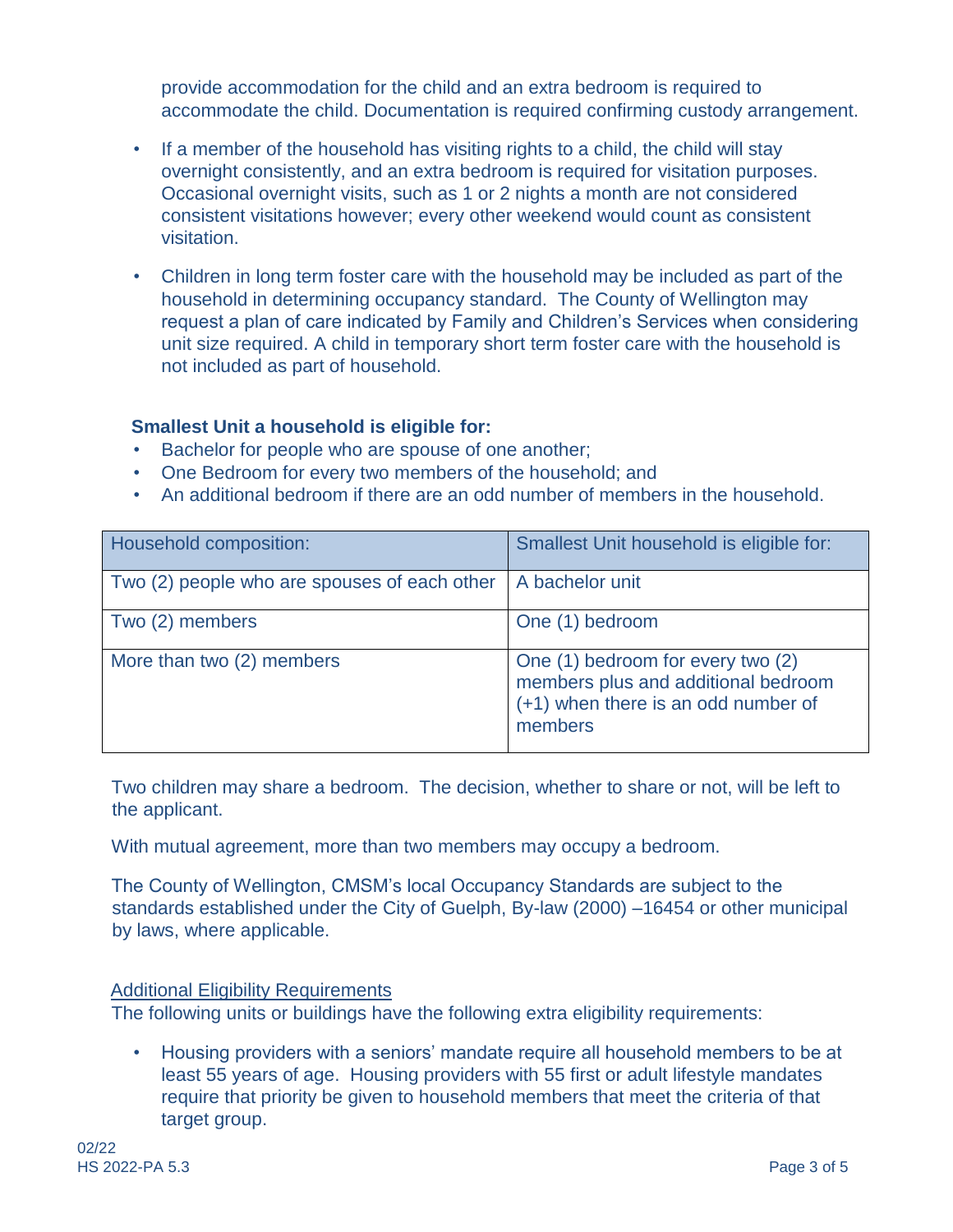• Housing providers with a target group or with specific units within a housing project for those living with mental illness, victims of domestic violence, requiring provincially funded support services or those needing a barrier free accommodation will require at least one individual in the household to be in need of the support or modifications associated with the target group.

## **3.2 Over Housed**

Households that occupy an RGI unit that is larger than the largest size permissible under the local Occupancy Standards are considered over housed and stand to cease to be eligible for RGI assistance. Households determined to be over housed must be notified that the household occupies a unit that is larger than the largest size permissible under the local Occupancy Standards and is required to move to an appropriate sized unit (see Over Housed policy HS 2022-PA 21.2).

#### **3.3 Under Housed**

Under housed households or households that do not occupy the largest unit within the allowable range of occupancy standards may request to be transferred to a larger unit.

## **4.0 EXCEPTIONS TO THE OCCUPANCY STANDARDS**

The smallest size unit that a one-member household or spouses would be eligible for is a bachelor unit. However, a household does not have to accept a bachelor unit unless the household indicated that they are willing to live in a bachelor unit.

A single parent is eligible for a unit in which the parent shares a bedroom with a child, if the applicant requests it and meets the requirements of building type.

If a household does not indicate any preference for a unit size, they are deemed to have selected the largest size unit for which the household is eligible.

At the discretion of the Service Manager, a rent supplement household may occupy a larger unit than would otherwise be permitted as long as rents do not exceed CMHC average market rent for the unit size to which they are entitled.

A household may choose to be under housed as long as the resulting occupancy is in accordance with existing municipal by-laws. In the City of Guelph, the maximum number of residents in a dwelling unit or lodging house shall not exceed one (1) person per 13 square meters (140 square feet) of habitable room space as per City of Guelph By-law (2000) – 16454 or other municipal by laws, where applicable.

## **5.0 DEFINITIONS**

- (1) "Child" for the purposes of applying the Occupancy Standards, is up to twenty-nine (29) years of age, unless the child meets the definition of a child as outlined in the s. 42 (1) of O Reg. 367/11.
- (2) "CMSM" means Consolidated Municipal Service Manager. The Corporation of the County of Wellington is the Consolidated Municipal Service Manager for the geographic area that includes The County of Wellington and the City of Guelph for the purposes of the Housing Services Act, 2011;